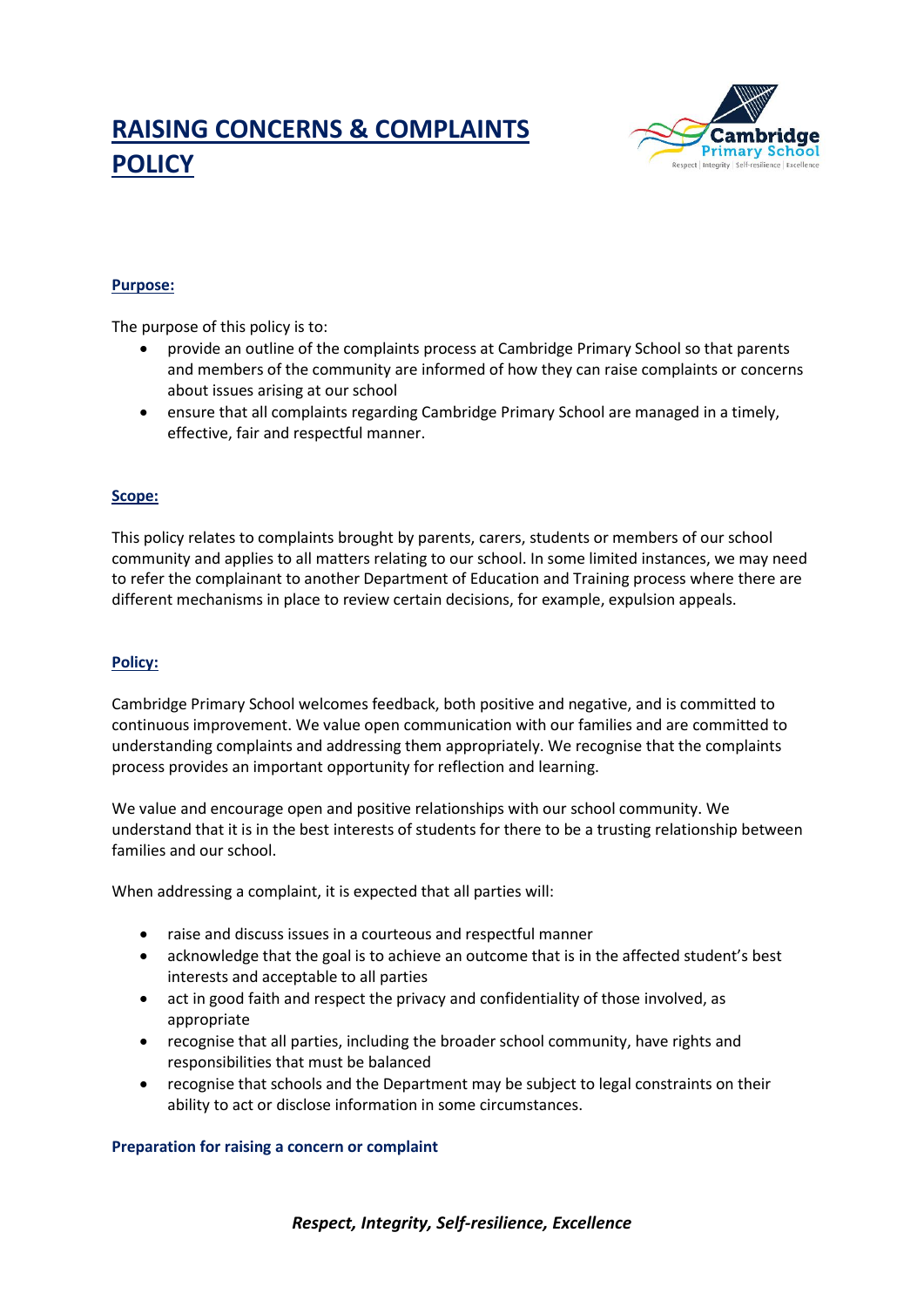Cambridge Primary School encourages parents, carers or members of the community who may wish to submit a complaint to:

- carefully consider the issues you would like to discuss
- remember you may not have all the facts relating to the issues that you want to raise
- think about how the matter could be resolved
- be informed by checking the policies and guidelines set by the Department and Cambridge Primary School.

#### **Complaints process**

Cambridge Primary School is always happy to discuss with parents/carers and community members any concerns that they may have. Concerns in the first instance should be directed your child's teacher first. Where possible, school staff will work with you to ensure that your concerns are appropriately addressed.

Where concerns cannot be resolved in this way, parents or community members may wish to make a formal complaint to the mini-school Assistant Principal.

If you would like to make a formal complaint, in most cases, depending on the nature of the complaint raised, our school will first seek to understand the issues and will then convene a resolution meeting with the aim of resolving the complaint together. The following process will apply:

- 1. **Complaint received:** Please arrange a meeting through the front office with the Principal or Assistant Principal, to outline your complaint so that we can fully understand what the issues are. We can discuss your complaint in a way that is convenient for you, whether in writing, in person or over the phone.
- 2. **Information gathering:** Depending on the issues raised in the complaint, the Principal or Assistant Principal may need to gather further information to properly understand the situation. This process may also involve speaking to others to obtain details about the situation or the concerns raised.
- 3. **Response:** Where possible, a resolution meeting will be arranged with the Principal or Assistant Principal to discuss the complaint with the objective of reaching a resolution satisfactory to all parties. If after the resolution meeting we are unable to resolve the complaint together, we will work with you to produce a written summary of the complaint in the event you would like to take further action about it. In some circumstances, the Principal may determine that a resolution meeting would not appropriate. In this situation, a response to the complaint will be provided in writing.
- 4. **Timelines:** Cambridge Primary School will acknowledge receipt of your complaint as soon as possible (usually within 48 hours) and will seek to resolve complaints in a timely manner. Depending on the complexity of the complaint, Cambridge Primary School may need some time to gather enough information to fully understand the circumstances of your complaint. We will endeavour to complete any necessary information gathering and hold a resolution meeting where appropriate within 10 working days of the complaint being raised. In situations where further time is required, Cambridge Primary School will consult with you and discuss any interim solutions to the dispute that can be put in place.